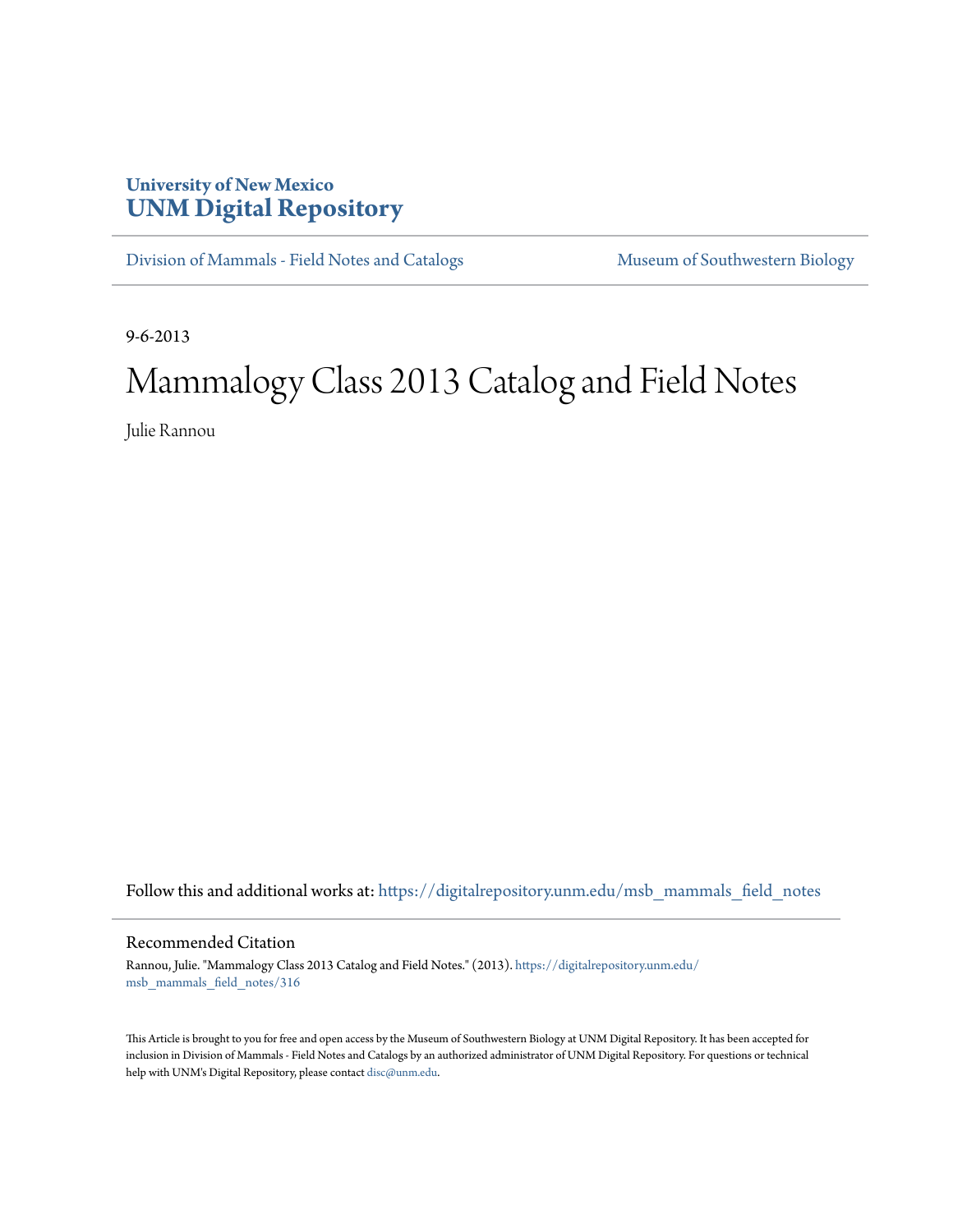Julie G. Rannou Field Journal  $2013$ UNIM Nammalogy class Fall 2013 field trip. 06Sept. We left from UNM at a bout 1230 PM. TOOK I-25 to exit 63 fouand NM 152 (~165 from UNNto exit).  $8$  Went west on NM 152 for 7 miles and ten turned right anto Ladder Ranch Road. Drive on dirt road for a 5.5 miles to Ladder Ranch hood quarters. We went past Headquarters and crossed Animas animas Creek and followed road that lunges filled all the way to the old rock hase next to a animas creek. We arrived at ~ 4pm. We set camp when we arrived, nest to old lock these. Official Lacality: USA, NM<br>Sierra Co. Ladder Ranch, 7.5 km N. of animas Peak. We are camping in a reparain zone olang ahimak creek, large cotten wood trees present along<br>Greek with grassfields nearty.<br>South west of creek: Hills present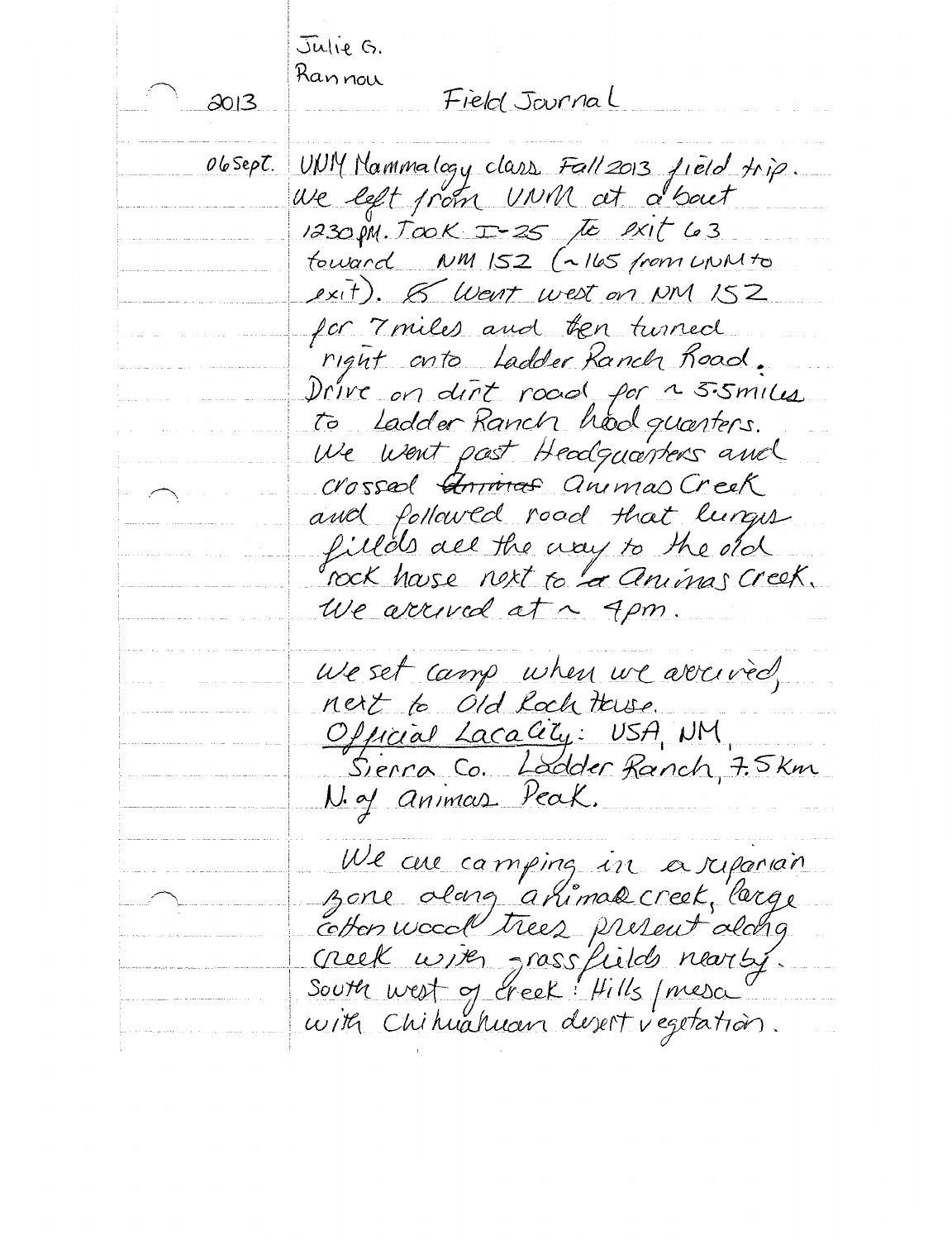J.G. Ra nnow  $2013$ Participant List:  $O$  le  $sep$ <sup>t</sup>. Julie G Rannar Glennor<br>Courtney Martoya, BriansMolean Mitch Lavery amanda Sorres Fernando Salazar Miralles Kayce C. Bell, David J. Schnidly Catalina tomé, SK Schuyle, Lipharat  $(\widehat{\infty})$ Tara Templeman Marionie MC Connel Ursula Osterrieder Ernie Valdez Elizabeth Dickerson, Lobert Nofchissey april Chavez, Marie Westerer Catland Starek Robert sett Briana Upton Jocie Colella Kayce G. Bell and I set a trop line<br>(KCB/JGR1) in the evening (SPM) of 06 sept 2013. The line was up on the mas mesa, about holf way etween the rockhause and the wolf pens. Une started by road in a perpendicular lene la the road. Wist nets setait on animas creek. <u>Trap line KCB/JGRZ:</u> 40 Sherman, 21 Musium special and 19 rat traps. to tal of 80. trap line set in Chinakuan desert regitation, grassy, rocky<br>in places, Icw brush, créosote, JUMPER.<br>(@) Signatures on next page.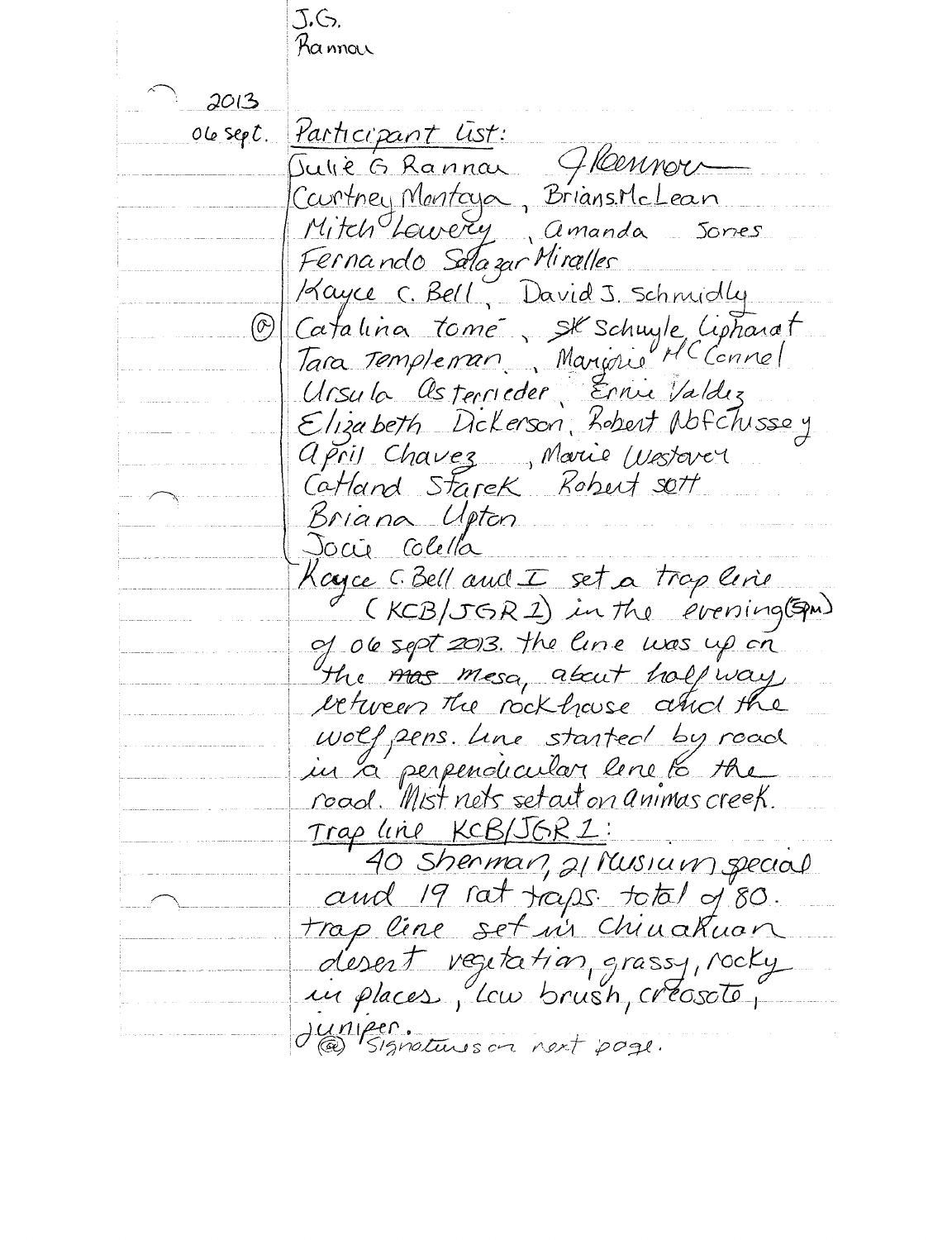ziton<br>Rannai  $2C$  $3$ <u>Participant list/signatures</u>  $00s\varphi$ Robert Nofchissey  $\overline{(\alpha)}$ Norjorie McConnell Ernie Valdez David Schmidly Kayce Bell<br>Jocie Colella Marie Westever Schuy ler Lipharat Sugas **CAESTAC** @signatures and rames from tryp .<br>06-08 sept 2013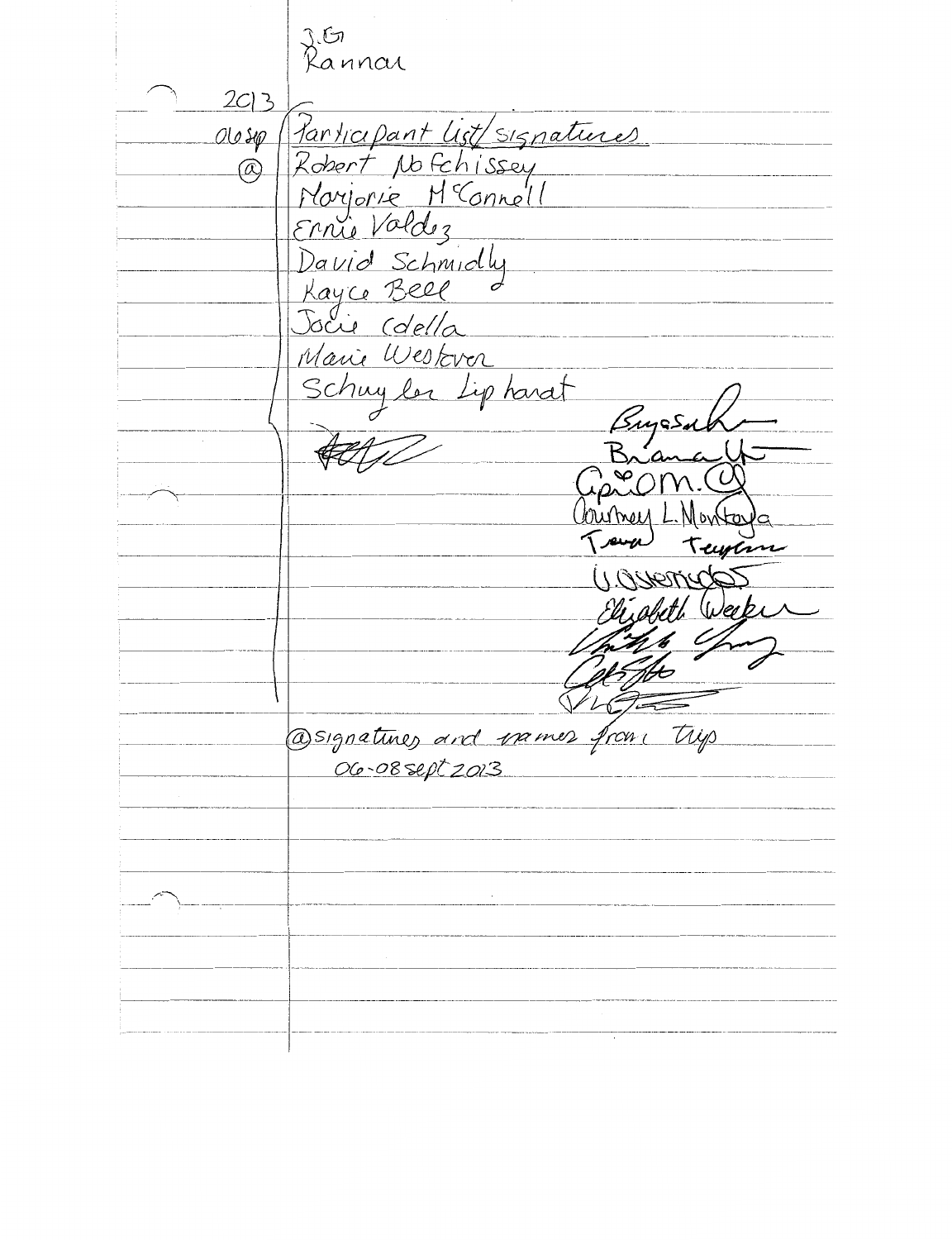J.G1. Rannou  $2013$ Obsept after setting trap are, we atedinner. Went to bed late. Showed fent with Jocie. Got up at 630 am saturday morning. OFsept too carly... ". Went to pick up air thap line at 730ain. Clear Sky overnight, sunny this morning We got 5 catch out of 80 traps. 2 Nectoma albigula and 1 Chaetodipus internedius in sherman Map. 2 Dipodomys merciani and 2 Chaetaclipus intermedius in snap. Traps Prepered NK216752, NK216772. Otsept arcund 4pm light rain, temperature is about 20 to 25°C around spm raining harder un  $0.7$ sept valley and on mesa Traps related. suropped 1 rat trap for 1 museum special. Mist nets 'setait. Sat around campfere until late, O7sept checked but nets nultiple times. then went "spot lighting" on theolint <u>road around Ladder Foul Ranch</u> arcund 11 pm/1244. Saw eye shiru and multiple K-rats. Previous group got a Hognose skunk Conepatus Leuconotu BEO8set. Woke around learn. Checked trap line and pulled all traps around 8 a.m. No spéciment caught.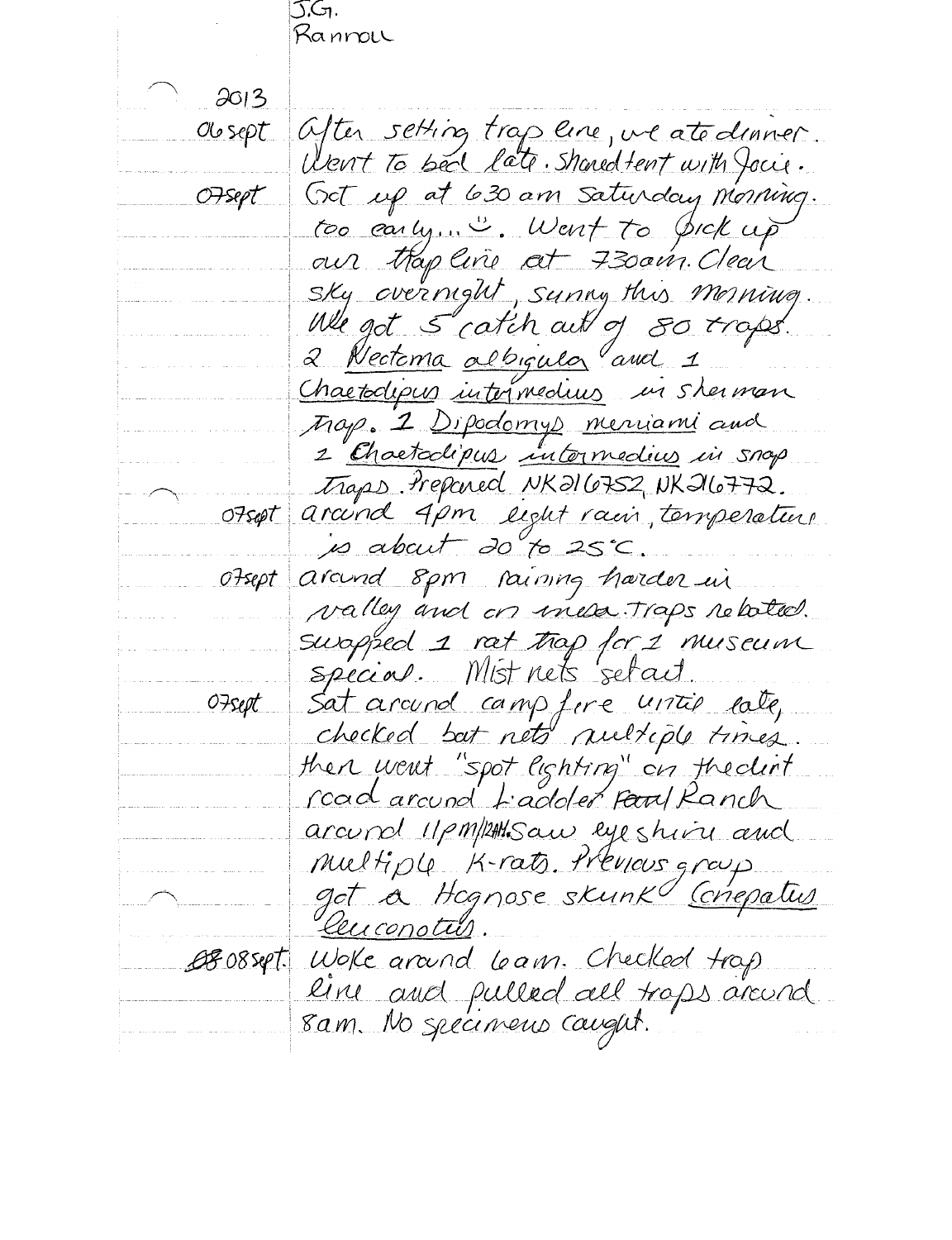J.G. Ranndl  $2013$ orsept. Skinned the skunk (Conepatus euconctus) in the morning. We broke camp around aropm. Returned to un M in a 1 suguerque. · Species list for tirp of obsept-08syst: Chartoclepu intermedius: 2 Conepation leuconotry: 1 Dipodomys merrianni: 8 Dipodomys ordin: 1 Dipodomys spectabilis: 6 Lépus colifornicus: 1 Myctis Mysanodes: 1 Myotro yumanensis: 2 <u>Nectoma albigula: Ile</u> <u> Obspermaphilus veriegatus</u>: 1 Rerégnathu Perognathus flavus: 1 Peromyscus leucques: 1 Perophyscus maniculativ.2 Ind Mammalogy class field trip<br>fall 2013 Meeting class 1 day later.  $11$ od Left Utt albuquerque OSIS art. Went south an I-25 (~ 165 miles) to exit cos. Exit at los tourned NM 152 west. Drive through the Black Range until you get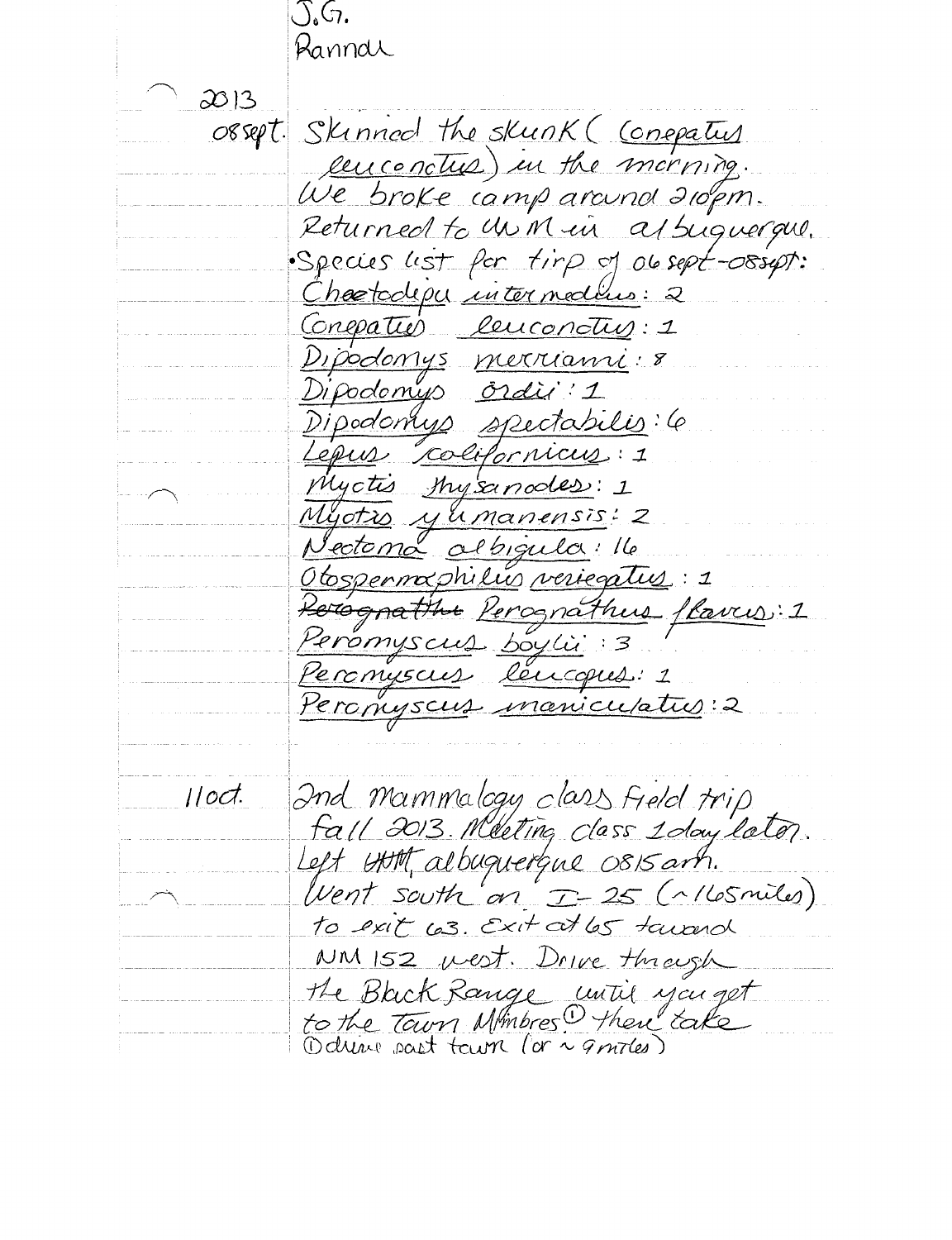JG,<br>Pannai 2013 forest road 150 to get to site. l loct Drive on passe road 150 centie Iget forthe Lymbres river crossing.<br>Iarnucolat site at 120pm: Campsito is not to the Miros. Po Riparian area with large trees mostly cottonwood Grassalso present on banks of river + shrubs. Official Locality: USA, NM, Gila National Forest, Grant Co. 20.9 km N. of Mimbres, along Mimbres River in Cooney Canyon. Iarrived 2 day often the grap. and Tara Templekhan's tropline. Participant list: Julie G Rannou clizabeth Dideuson Tara templeman Christinos Meodours<br>Brian McClean Superint amanda Jones Schuyle Liphardt Marjorie McConnell Rohert Nofchissey<br>Carthin Starele Fernando salazar-Miralles<br>Robert Scott Mist nets were set out in the MOCKING.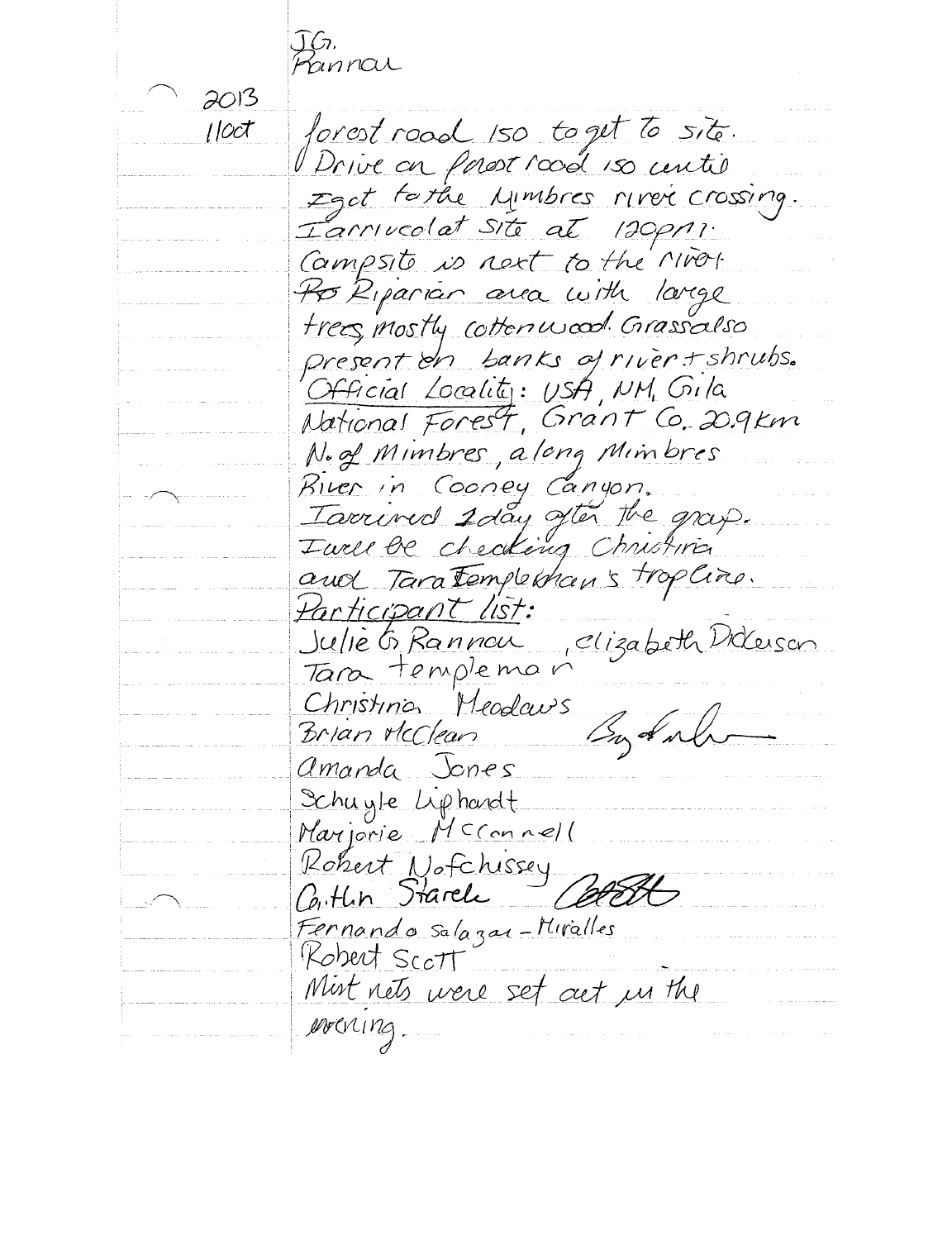J.G.<br>Bannou  $2013$ Iprepared NK 233522 ember rodas.  $1 / cot$ Went to bets bed around 11 pm. Very cold outside, close to peeging. with partially cloudy sky. I  $12$ oct Igot up at 8 am. I checked and pull Christina and Tara's trapline CCMTT1 ). Trapline followed the small road North-south on the edge of grassy area. found 38 sherman. 20 Truseum special trops and 20 not trops. 1 catch outof Igrepored. NK233530, NK233824, and NK-233831 We broke camp at Nor 2pm and returned to albuguergue. Loberts, rode with me water we got to TRC and then went back in The bio var to allouguerque. Trip was fun but it was pretty cold overnight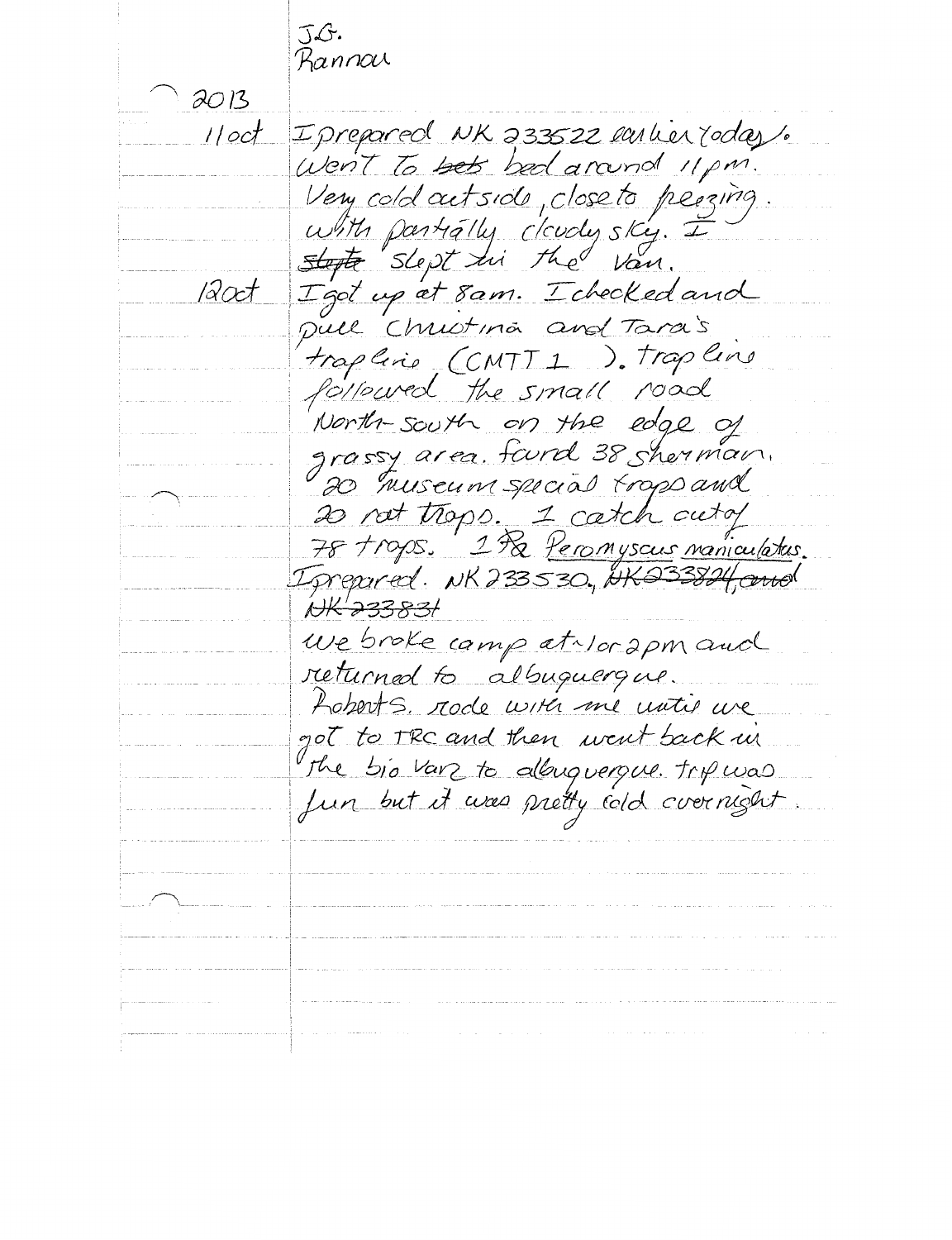J.G. fannou Catalogue USA, NM, Sierra Co. Lodder Franch, Ladder Ranch Headquarters. Sc March 2013  $\begin{array}{c|cc} \text{1} & \text{p} & \text{Neotoma} & \text{albigala} & \text{293-137-32-28} \equiv & \text{117-9} \\ \text{N1} & \text{N1} & \text{N1} & \text{N1} & \text{N2} \\ \text{N2} & \text{N1} & \text{N2} & \text{N2} & \text{N2} \\ \end{array}$ USA, NM, Sierra Co. Ladder Panch, 7.5Km North of animas Peak. 075ep2013 <u>& Vectoma albigula</u> 262-113-52-28=90g)<br>NK2116752 +skel + skin + tissue tendo tecto  $\hat{\alpha}$  $3$ 08 Sep 2013  $40 - 338 - 77 - 28 = 0$  $NK$ 216779 Skel SKin + + issue USA, NM, Gila National forest, Grant Co, 20.9km North of Mimbros, along Mimbres River in Cooney Canyon  $11 oct2013$ or thomomy bottal 212-61-27-7=113g  $5<sup>1</sup>$  $\nu$ K 233522 + skel + skin + tissue + blood + ecto Queight not taken at collection, os Dec 2013 PR